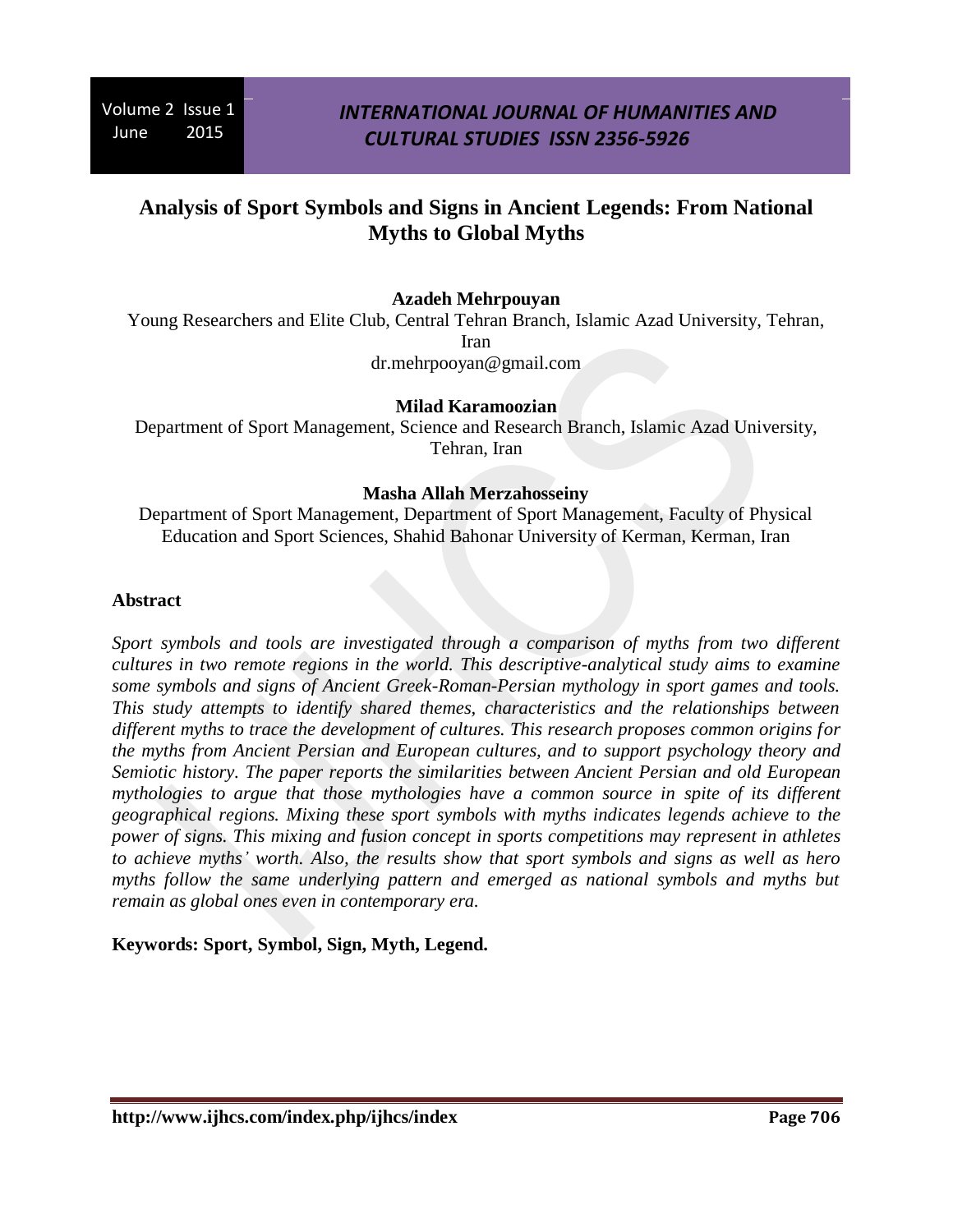# *INTERNATIONAL JOURNAL OF HUMANITIES AND CULTURAL STUDIES ISSN 2356-5926*

### **Introduction**

"Civilization" is one of the most important factors which gives the nations identity. Studying mythology helps to recognize culture of the communities and National myths play a specific role in sport games. Culture is based on symbols and signs. Signs express a relationship, trend, or ability of myths e.g. coverage (clothing and hats) and various tools (combat gear and agricultural gadgets).

Greece is a cradle of civilization in the west and the birth of canvas of democracy, the philosophy of West, Olympics, political science, mathematics, indescribable drama including comedy and tragedy (Jafari, 2004). Greek mythology is the body of myths and teachings that belong to the ancient Greeks, concerning their gods and heroes, the nature of the world, and the origins and significance of their own cult and ritual practices. It was a part of the religion in ancient Greece. Present mythological study attempts to shed light on the cultural and political institutions of Ancient Greece and its civilization, and to gain understanding of the nature of myth-making itself.

Persia is one of the origins of the formation of human civilization in the world, the land where the system of mythological rituals and various religions e.g. Zoroastrianism, Manichaeism, MAZDAK, Zaravan, Fars Mithra, etc. were born together and various sights of understanding human world influenced (Esmaielpour, 2008). Persian mythology are traditional tales and stories of ancient origin, all involving extraordinary or supernatural beings. Drawn from the legendary past of Iran, they reflect the attitudes of the society to which they first belonged - attitudes towards good and evil, the actions of the Gods, Yazats (Lower Gods), and the exploits of heroes and fabulous creatures. Myths play a crucial role in Persian culture and understanding these myths is increased when the scholars consider them within the context of Persian history.

Many of signs in myths pose a kind of movement position in one of sport aspects. There are many questions about signs and symbols and how they are created and related. Hence, this paper examines a comparative study of these signs and symbols in the mythology of Persia and Greece are highlighted.

#### **Materials and Method**

This research was a descriptive analytical study which was conducted as a documentary study. Present study is basic research. Data were collected through available resources (e.g. scholarly articles, literary, mythical, archeological, anthropological, historical and cultural books and recorded documents on symbol and sign culture, myths, costumes, history of sports were used. Data were analyzed through measure tools such as receipts and tables. The survey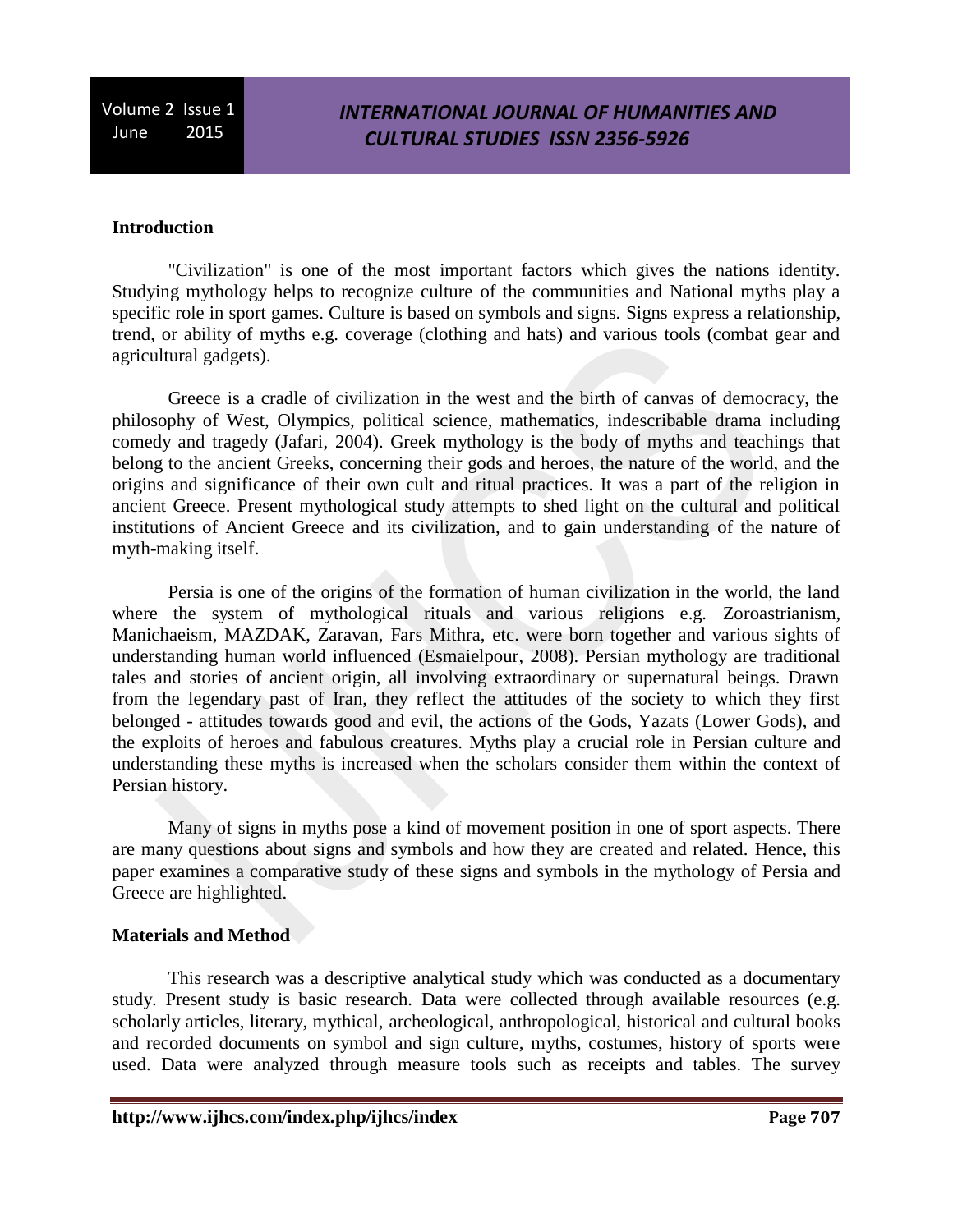## *INTERNATIONAL JOURNAL OF HUMANITIES AND CULTURAL STUDIES ISSN 2356-5926*

population was prominent myths of Persia and Greece. In addition to the mentioned collected data, the sport signs and moves among myths and symbols were identified and analyzed.

## **Results and Discussion Bow and Arrow**

Bow is an ancient weapon that predates recorded history and is common to most cultures. Bow shoot forward the arrow with saved force in their joint. A bow is a flexible arc which shoots aerodynamic projectiles called arrows. A string joins the two ends of the bow and when the string is drawn back, the ends of the bow are flexed. When the string is released, the potential energy of the flexed stick is transformed into the velocity of the arrow. Archery is the art or sport of shooting arrow from bows (Paterson, 1985). Nowadays, bows and arrows are used primarily for hunting and for the sport of archery. Though they are still occasionally used as weapons of war, the development of gunpowder and muskets, and the growing size of armies, led to their replacement in warfare several centuries ago in much of the world.

The bow in Greek mythology is signs of legends, the sign of the sport in the hands of Apollo, Artemis and Eros were found. In art and literature Heracles was represented as an enormously strong man of moderate height and his characteristic weapon was the bow but frequently also the club. Archery in literature suggests a variety of stories and legends in ancient Greece. Ulysses, the epic hero of Odyssey attributed to Blind Greek poet, Homer is one of the best examples of these legends in the twentieth book. Ulysses is indeed one of the heroes of Archery in myths. Penelope (faithful wife of Odysseus) thought that her husband after 20 years of absence after the Great War of Troy, won't return. Penelope was surrounded by numerous suitors, but Odysseus eventually returned from the Trojan War and continued his life as a shepherd and with using a bow and arrow and his skills in this field could tell his wife who he is (Fazayeli, 2001). Another instance is about Apollo, God of Archery, Music, poetry, art, oracles, plague, medicine, sun, light and knowledge in Greek and Roman mythology. Apollo's most common attributes were the bow and arrow. Apollo is also described as God of silver bow. Apollo's twin sister, Artemis, was the virgin goddess of hunting and archery. Artemis was the Hellenic goddess of the hunt, wild animals, wilderness, childbirth, virginity and protector of young girls, bringing and relieving disease in women; she often was depicted as a huntress carrying a bow and arrows. Her proper sphere is the earth, and specifically the uncultivated parts, forests and hills, where wild beasts are plentiful"(Oxford Classical Dictionary, 1970). In the story of killing Paris in the ancient Greek, it was noted Philoctetes killed Paris in the Trojan War by the legendary bow and arrow which inherited and received from Heracles. The bow is one of the oldest weapons in the world. In ancient mythology of many nations using the bow and arrow was common. Existence Archery (mixing) in myths such as Eros, Artemis and Apollo achieve this myth reflects the strength of the signal and the power of other ones have the myth of the owner. Archery is called the symbol of excellence in Greece (Khodayar et al., 2011).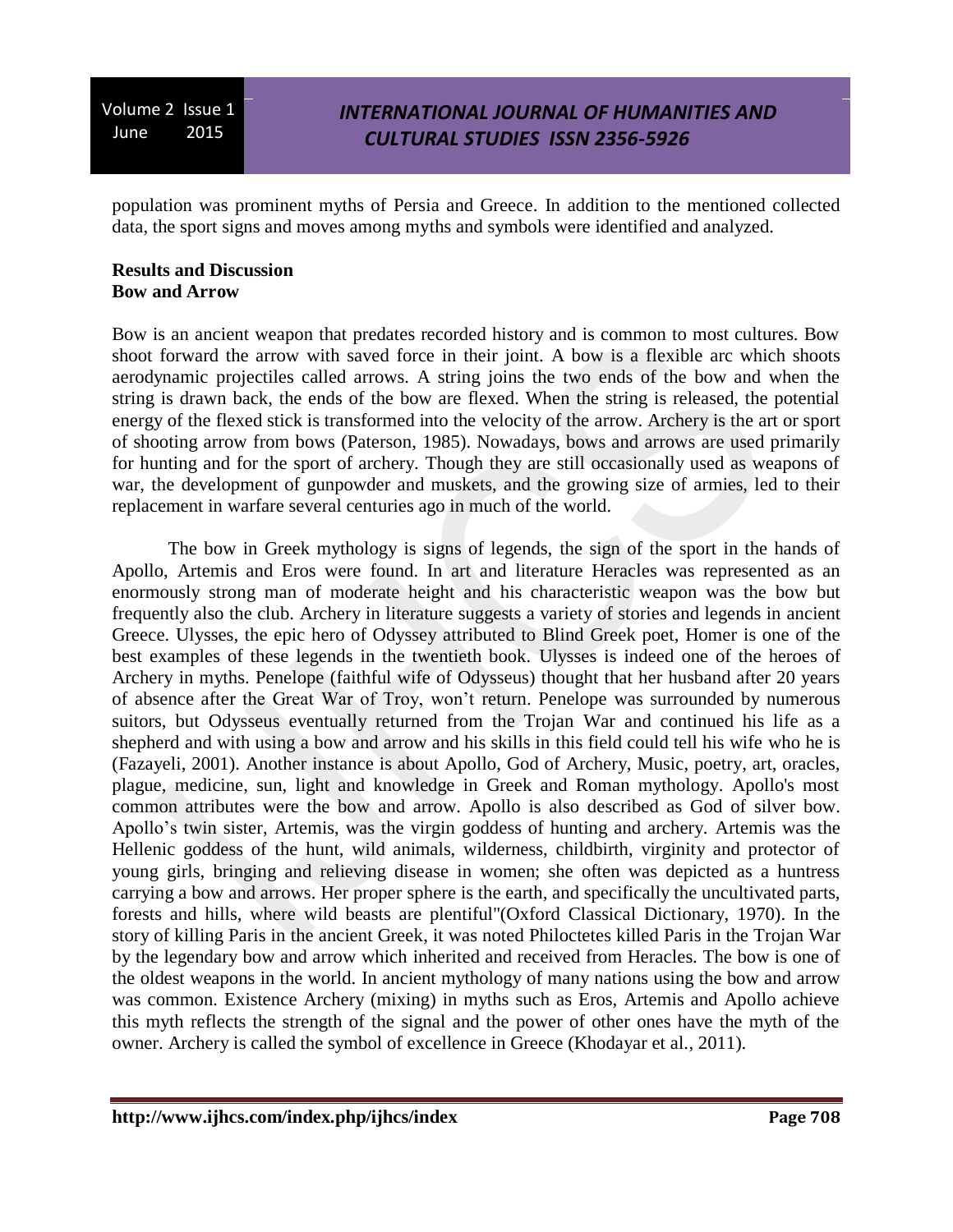# *INTERNATIONAL JOURNAL OF HUMANITIES AND CULTURAL STUDIES ISSN 2356-5926*

In Ancient Persia, the sign of bow and arrow are observed in mythic epic heroes e.g. Rustam, Garshasp, Manouchehr, Hooshang and Arash. Rustam had used the bow and arrow for hunting and fighting with his enemies in the battlefield. Hooshang has used this weapon for killing the monsters. Garshasp used the bow and arrow for killing the giant bird and he has been shooting to the bird for seven days, finally killed it. Arash was also a good archer, he received a command to throw an arrow for determining the border of Iran and Turan then the arrow landed in furthest point and could determine the border between Turan and Iran (Salehi, 2006). The symbol of this sign in each of these myths can be accompanied by separate meanings. In the hands of Rustam, Manouchehr, Garshasp and Hooshang was a symbol of their power in hunting and fighting and in the hands of Arash, it was a symbol of sacrifice and devotion to homeland.

### **Sword**

A sword is a bladed weapon intended for both cutting and thrusting. The precise definition of the term varies with the historical epoch or the geographical region under consideration. Historically, the sword developed in the Bronze Age, evolving from the dagger; the earliest specimens date to ca. 1600 BC. The later Iron Age sword remained fairly short and without a cross guard. Swords were also used to administer various physical punishments, such as non-surgical amputation or capital punishment by decapitation. The use of a sword, an honourable weapon, was regarded in Europe since Roman times as a privilege reserved for the nobility and the upper classes. The spatha, as it developed in the Late Roman army, became the predecessor of the European sword of the Middle Ages, at first adopted as the Migration period sword, and only in the High Middle Ages, developed into the classical arming sword with cross guard.

By the time of Classical Antiquity and the Parthian and Sassanid Empires in Iran, iron swords were common. The Greek xiphos and the Roman gladius are typical examples of the type, measuring some 60 to 70 cm (24 to 28 in). (Hanson, 1993; Goldsworthy, 1998) The late Roman Empire introduced the longer spathe (Fields, 2009) (the term for its wielder, spatharius, became a court rank in Constantinople), and from this time, the term longsword is applied to swords comparatively long for their respective periods. (Mantello, 1996) Swords from the Parthian and Sassanian Empires were quite long, the blades on some late Sassanian swords being just under a metre long. (Naish, 1991).

In the first millennium BC the Persian armies used a sword that was originally of Scythian design called the Akinaka. However, the great conquests of the Persians made the sword more famous as a Persian weapon, to the extent that the true nature of the weapon has been lost somewhat as the name Akinaka has been used to refer to whichever form of sword the Persian army favored at the time. It is widely believed that the original Akinaka was a 14 to 18 inch double-edged sword. The design was not uniform and in fact identification is made more on the nature of the scabbard than the weapon itself; the scabbard usually has a large, decorative mount allowing it to be suspended from a belt on the wearer's right side. Because of this, it is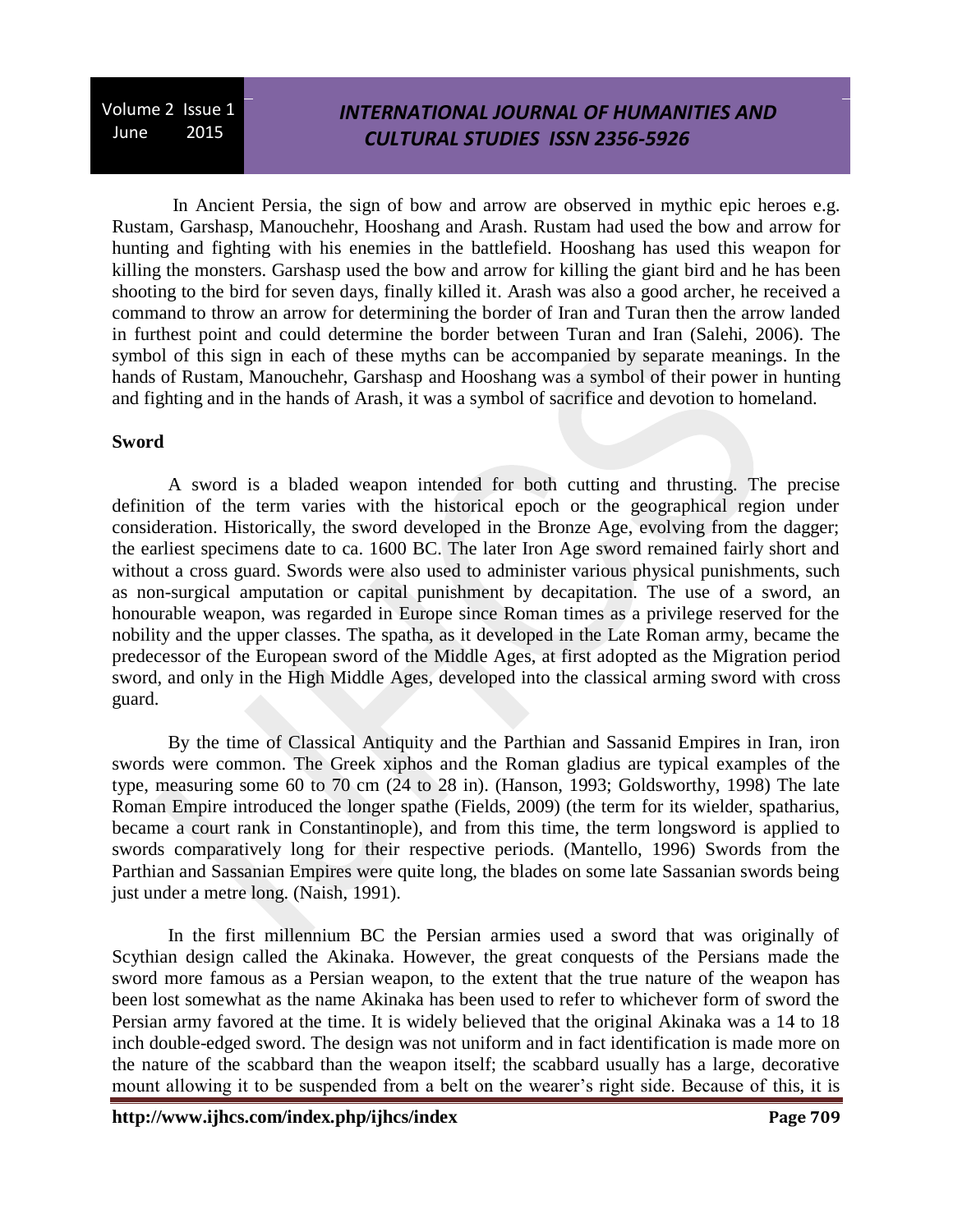# *INTERNATIONAL JOURNAL OF HUMANITIES AND CULTURAL STUDIES ISSN 2356-5926*

assumed that the sword was intended to be drawn with the blade pointing downwards ready for surprise stabbing attacks. In the 12th century, the Seljuq dynasty had introduced the curved Shamshir to Persia, and this was in extensive use by the early 16th century.

In ancient great civilizations of Iran, Rome, Greece and Egypt, warriors and brave men in their sword was mostly used in the battles and the warriors were trained by the experienced trainers and masters. In the mythology of ancient Greece, the sword was used as a major tool of war. History of Classical Age in the Greece is tied with Hoplites. Hoplites were citizen-soldiers of Ancient Greek city-states who were primarily armed with spears and shields. Their main tactic was the phalanx formation. The hoplites were primarily free citizens—propertied farmers and artisans—who were able to afford the bronze armor suit and weapons (Gat, 2006).

An initial formation of sword was a stick and primitive man used the stick to dig the roots of the plants and hit the fruits in a particular height. By the time, humans used it in a longer size to create a safe space in front of the enemy and wild animals. After a while, the wand or sword changed in to the stony in human life, and then humans were even used as a part of their body to take care of themselves. The value of sword found a value of human hand. The sword is a symbol of warlike and also weapons of Jihad or holy war. Jihad is first and foremost a war with his inner which is probably the same concept that Christ was carrying a sword meant (Fazayeli, 2001). The signs of this sport were seen in the images of Bellerophon, hero of Greek mythology.

In Avesta, the various types of weapons and combat gear in ancient times were named and sword was also mentioned there. A sword is kept and held in the sheath or scabbard which a poet introduced the nudity of Zoorkhaneh's athletes as sword. The word of Sword in Ferdowsi's Shahnameh is repeated 921 times (Ramezannejad et al., 2012). This sign was obsersed in Iranian mythology such as Rustam, Kai Lohrasp and Jamshid. Rustam used the sword to destroy the dragon in the third quest. Kai Lohrasp has also used the weapons to fight in the battlefield and destroy the enemy as well as Jamshid (Heydari & Dolatshah, 2013).

## **The Spear**

The spear has been used throughout human history both as hunting and fishing tool and as a weapon. The most common design for hunting or combat spears since ancient times has incorporated a metal spearhead shaped like a triangle, lozenge, or leaf. Like many weapons, a spear may also be a symbol of power. The heads of fishing spears usually feature barbs or serrated edges: like throwing arrow a spear or javelin in ancient antiquity. In classical Greek mythology Zeus' bolts of lightning may be interpreted as a symbolic spear. Some would carry that interpretation to the spear that frequently is associated with Athena, interpreting her spear as a symbolic connection to some of Zeus' power beyond the Aegis once he rose to replacing other deities in the pantheon. Athena was depicted with a spear prior to that change in myths, however. Chiron's wedding-gift to Peleus when he married the nymph Thetis in classical Greek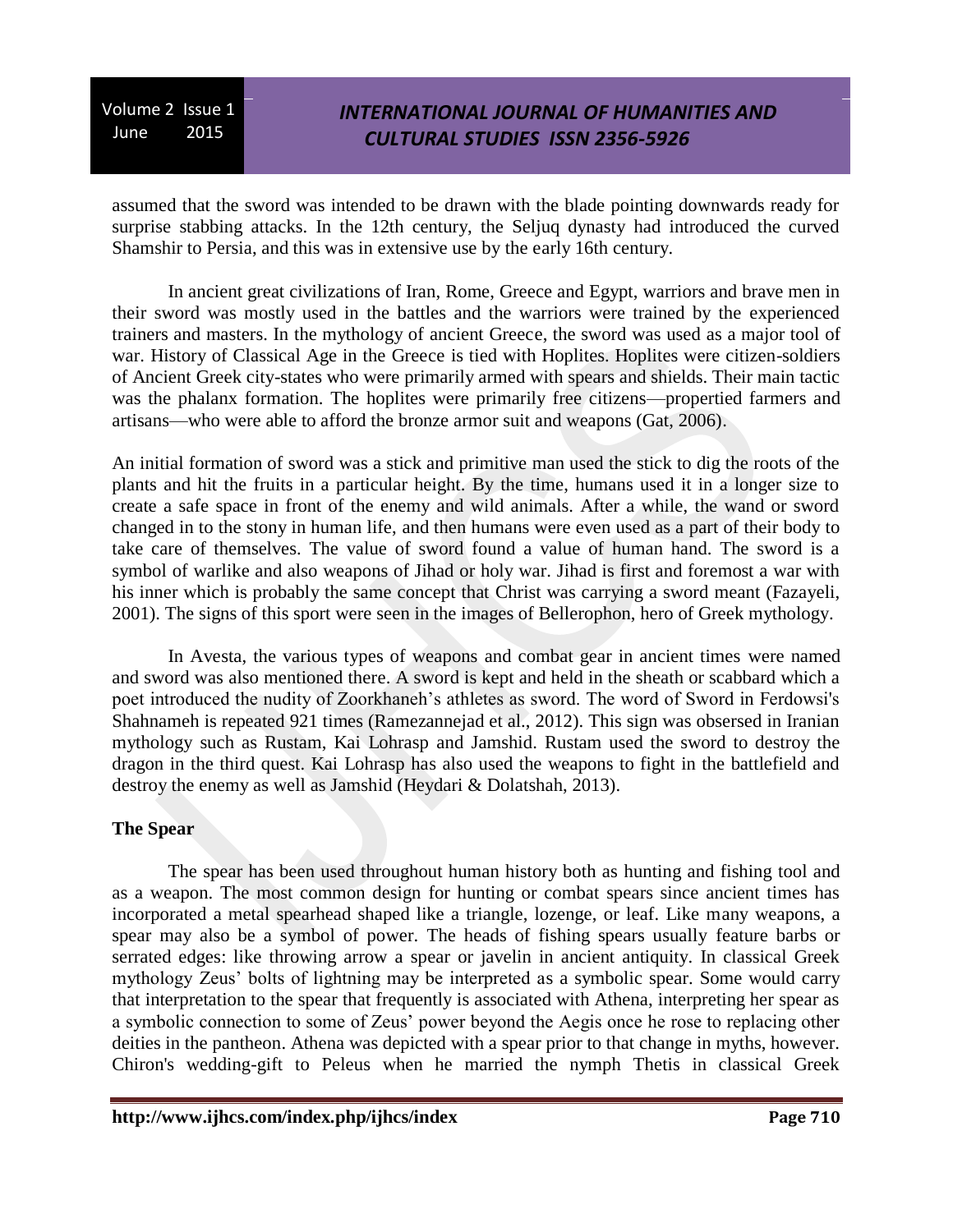## *INTERNATIONAL JOURNAL OF HUMANITIES AND CULTURAL STUDIES ISSN 2356-5926*

mythology, was an ashen spear as the nature of ash wood with its straight grain made it an ideal choice of wood for a spear.

Pourdavood (1969) notes that the spear is the first tool which mentioned in 9th part of Fargerd XIV and Nadidad; he added spear and sword were the chosen weapons of the Sasanian Kings. 'Spear' in Avesta is called Arshti and this word exists in ancient Persian during Achaemenid era; further, the same word was used in the inscriptions. The short Spear is called Zubin or Jubin in ancient Persian language (Pourdavood, 1969). The content of the religious texts of the Avesta reflects the importance of a Spear in battles. Two very short and well-made spears were found in the excavations in Damghan. These two head of spears were made of bronze, and belongs to 1500 to 1200 years B.C, they were 52 cm and now are kept in Philadelphia Museum of America. The excavation of Hasanlu which belongs to the late second millennium, some head of Spears in nearly two meters were found. In beginning of Achaemenid period, the use of long spears was a great concern. The most magnificent pictures of spear and how to take it are located in the carvings of Taq-e Bostan in Kermanshah. In this stage of Khosrow Parviz rides on his favorite horse, Shabdez with very long spear in his hand. The oldest spears are made of straight plant and small trees which were entirely sharpened. Later, most armies of ancient warriors were armed with spears (Riyazi et al., 2009). Spears in Persian mythology were observed as weapons of Siavash, Wiyo, Mithra, and Siavash, they destroyed their enemies in the battlefields with these spears. Wiyo wears a combat garment with sharp spear and some golden weapons to destroy the enemies and evil's spirit, he had a thousand spears while riding on his chariot. Spears are common weapons for warriors, hunters, and the men and women Gods. Pillars are considered as a sort of twin for spears in some ancient texts. Spear is like axis or radius of the Sun and the action symbol undifferentiated substance, unique material or heavenly interplay. The force of spears belongs to the power of the community and social authority before spear holder. Hence, the spears has reached this symbolic position as hands of law; in addition, spears are backup contracts, debates and trials (Fazayeli, 2001).

Spears left many images in Greek mythology. Spears are observed in hands of Achilles, Ayas, Ares, Hades, Athena, and Oedipus clearly. A part of story in the ancient Greek myth of the Trojan was said Ithaca, Odseos with a poisonous spear of Telemachus wounded and killed in the War that have been obtained from the vase from 560 to 550 BC. Spear is one of the most important war tools (Farokhi, 2009). Today, spear is used in pole vault and Zubin is used in javelin throw. Existence of Spear (mixing) in the mythic characters e.g. Oedipus, Poseidon, Hades, Aya, Ares, Athena and Achilles represents the achievement of these myths to symbolize the power of the social power of the mythical Greek and the Persian myths such as Wiyu and Mithra are the destroying symbol of the devilish forces.

## **Mace**

A mace is a blunt weapon, a type of club or virge that uses a heavy head on the end of a handle to deliver powerful blows. A mace typically consists of a strong, heavy, wooden or metal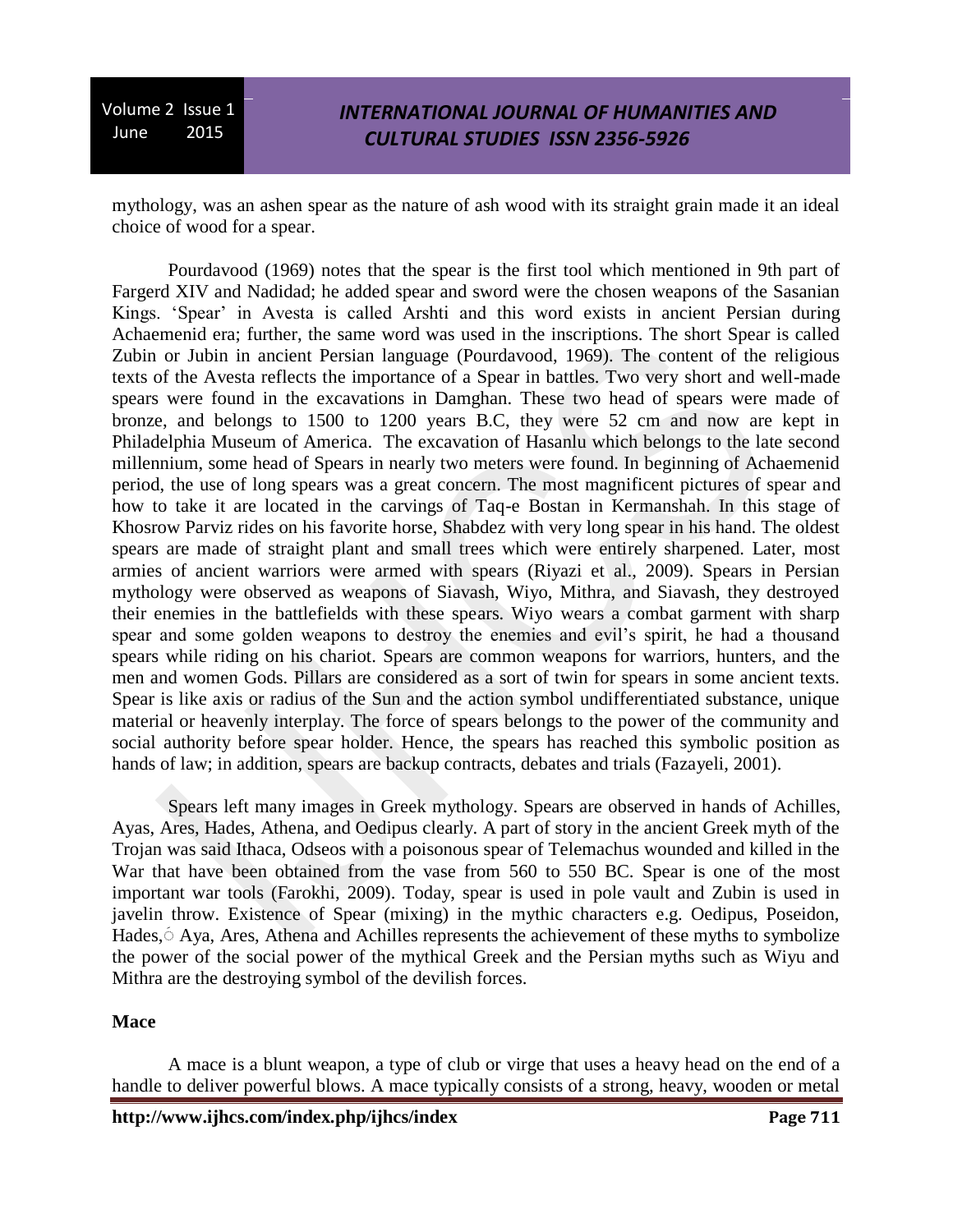# *INTERNATIONAL JOURNAL OF HUMANITIES AND CULTURAL STUDIES ISSN 2356-5926*

shaft, often reinforced with metal, featuring a head made of stone, copper, bronze, iron, or steel.Mace is one of the oldest weapons that angels and deities of Avesta use it (Heydari and Dolatshah, 2013). Persians used a variety of maces. Unlike Romans, Persians fielded large numbers of heavily armored and armed cavalry. For a heavily armed Persian knight, a mace was as effective as a sword or battle axe. In fact, Shahnameh, the most famous Persian epic poem, has many references to heavily armored knights facing each other using maces, axes, and swords. In the Ancient Persia, mace has been seen in the hands of mythical characters such as Humm, Indra, Mithra, Rustam, Freydun, and Garshasp. This sign and weapon appears in each of these myths differently and poses a variety of applications. For instance, mace in hands of Humm whom had a fighter figure and used his mace against criminals and prostitutes. Indra was also the god of war in the hands of a fiery Mace by which to fight the demon of drought. When Indra hit the demon by his fiery mace on the back and face, the heaven and earth shake from fear and the demon fell into the water and blocked the passage of water and the prisoners were released and they killed him. Further, Mithra's mace has hundreds of nodes and hundreds metal blade which Mithra hit a mighty mace on the demons' heads in hell three times a day. Due to the fear of Mace, the demons stop to play with people's minds mental. The Mace was hit on the demons' heads in Hafez's Minoo creatures. In the mythical heroes, Rustam killed demons with his Mace and Freydun, Iranian Mythical king, also ordered to make a mace with cow head then he defeated Zahhak by mace on his heads. Garshasp could kill a dragon. It was told that this sign is a symbol of stroke, the deviation winner, and dividing of life and death in myths (Qaemi, 2013).

In Greek culture, a mace was observed in the hands of mythical heroes e.g. Hercules and Zeus. In the mythology of ancient Greece, mace is made of olive wood which is a symbol of Hercules (Heracles). Poorkhaleghi and Tabasi (2012) noted that Mace is recognized as Heracles' weapon. During the first rite, hunting Nemean lion, mace is made of oak wood. Mace is the symbol of super authority. The mace is also a symbol of justice and triumph against enemies. Mace has changed into Meels<sup>1</sup> over time in Zoorkhaneh, Iranian Traditional gymnasium literally the "house of strength". An aspiring member may be a male from any social class or religion, but they must first spend at least a month watching from the audience before they can join. Traditionally, the Zoorkhanehs demanded no payment from their athletes, and depended instead on public donations. In return, the Zoorkhaneh provided community services and protection. One example is the "casting of flowers" ceremony in which athletes held Koshti (wrestling) matches and other displays of strength to raise funds for the needy. Zoorkhanehs have commonly had strong political affiliations, either advocating or denouncing particular governments. This type of sports diplomacy is said to be a natural extension of the patriotic nature of Zoorkhaneh training dating back to the days when Pahlevans served in the king's court. Ultimately, Mace is the symbol of justice and oppression in Iranian culture and culture is a symbol of war and power in Greek culture.

l

<sup>1</sup> Meels are bowling-pin shaped wooden clubs of varying sizes and weights, which are swung in certain patterns as part of an exercise program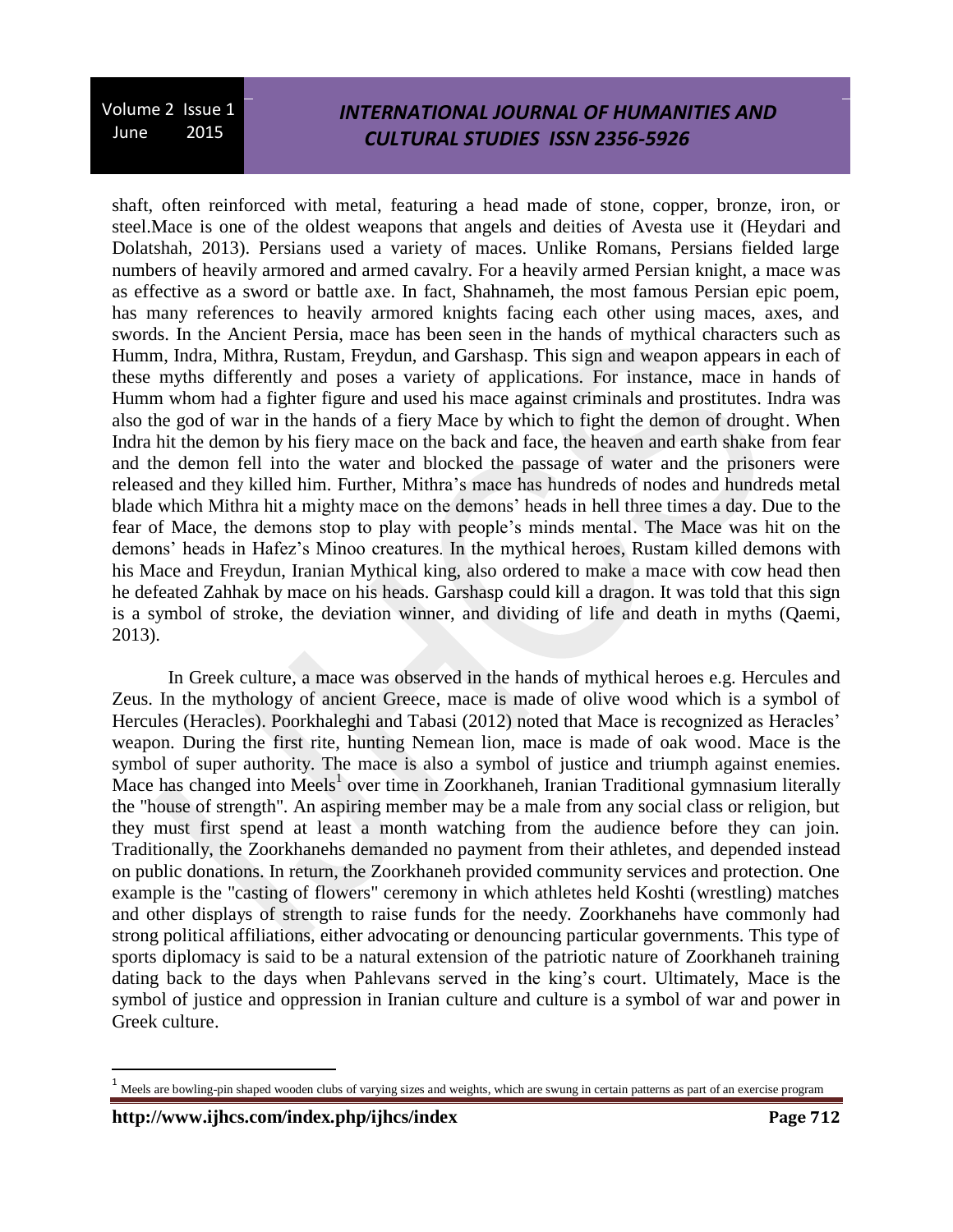## *INTERNATIONAL JOURNAL OF HUMANITIES AND CULTURAL STUDIES ISSN 2356-5926*

## **Wrestling**

Wrestling represents one of the oldest forms of combat. Literary references to it occur as early as in the Iliad, in which Homer recounts the Trojan War of the 13th or 12th century BC.<sup>2</sup> In ancient Greece wrestling occupied an important place in legend and literature; wrestling competition, brutal in many aspects, served as the focal sport of the ancient Olympic Games. The ancient Romans borrowed heavily from Greek wrestling, but eliminated much of its brutality. Some of the earliest references to wrestling can be found in wrestling mythology. The Epic of Gilgamesh established his credibility as a leader, after wrestling Enkidu. Greek mythology celebrates the rise of Zeus as ruler of the earth after a wrestling match with his father, Cronus. Both Heracles and Theseus were famous for their wrestling against man and beast. The Mahabharata describes a Malla-dwandwa (wrestling match) between the accomplished wrestlers Bhima and Jarasandha. Rustam of the Shahnameh (Persian Epic poetry) is regarded by Iranian Pahlevans as the greatest wrestler.

Mythic adventure such as Hercules and Cadmus represents kind of conflict between the mythological characters that is kind of sign of wrestling. In mythological stories of ancient Greek, wrestling is noted frequently. For instance, a part of an ancient Greek myth mentioned that Hermes (God of Sport and trade) won a wrestling match against Eros (God of Love). (Deem, 2007).

In Ancient Persian civilization, it can be noted about the word of wrestling and its meaning and origin that the ancient Persians and Zoroastrians fastens a belt on the their waist and focus on praying in the front of the fire in the sunset, that belt was called wrestling belt and the wrestling has come from this word which means taking each other's waist. Zoroastrian books asserted that a scarf or a champion belt deals with the wrestling. This belt was woven from silk or wool by hands of nuns including 72 strings which is symbol of 72 chapters of Holy Book and have 6 fields, entitled 6 chapters of the Avesta and it refers six Gahanbar (religious holiday of the year), each field has 12 folds in the name of 12 months of a year. This scarf was fasten around the waist three times which refers to good deeds, good thoughts, and good words (Sirafi, 2007). In Shahnameh, there are many things about wrestling and Rustam and other heroes' qualities, their silks and techniques in the wrestling. One of the most famous Persian stories is Rostam and Sohrab wrestling in which Ferdowsi narrates in epic poetry, Shahnameh. Wrestling among Persians from early time was used to protect the people against enemies and dangers. Shahnameh pointed to wrestling sometimes on foot or on ride in several occasions. Ritual Wrestling can be found in different religions and eternal old patterns are repeated and this show means the triumph of order over chaos (Fazayeli, 2001). Wrestling in Persian and Greek culture is a symbol of power and victory.

 2 "The Historical origins of Wrestling". Collegesportsscholarships.com. Retrieved 25 January 2016. http://www.collegesportsscholarships.com/history-wrestling.htm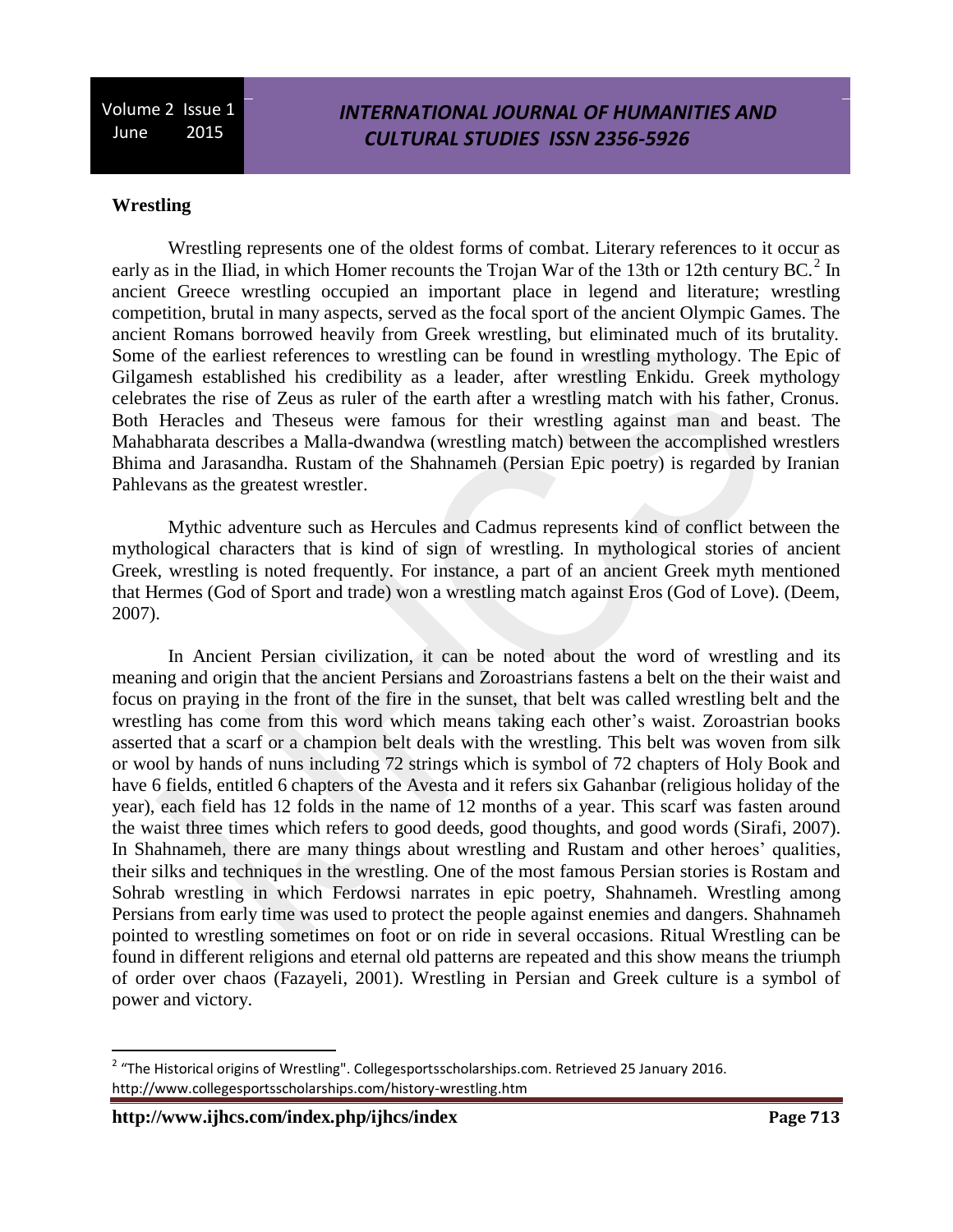## *INTERNATIONAL JOURNAL OF HUMANITIES AND CULTURAL STUDIES ISSN 2356-5926*

#### **Stone weights (weightlifting)**

Humans need to move large stones to cover the entrance of the caves for protection. Archaeological excavations suggest that throwing weights, stone weights (weightlifting) and gymnastics were practiced by athletes in ancient Greece. The first traces in the development of this sport were found when the ancient Greek athletes were used throwing weights e.g. Disc throw and Weight throw. Also, Greek word of "Halters" i.e. throwing a barbell plate or disc is the root of today weightlifting. Modern weightlifting in Europe was established by Europeans; apparently, rural young men began to practice for first time in order to show their power and superiority than their peers as well as attract young ladies by their strength. Stone weighting is a symbol of high body strength. This sign has been observed in the hands of myths such as Cadmus and Tezeh; in fact, this move is a symbol of their strength. Milo of Croton was a 6thcentury BC wrestler from the Magna Graecian city of Croton, who enjoyed a brilliant wrestling career and won many victories in the most important athletic festivals of ancient Greece. (Spivey, 2004; Poliakoff, 1987; Harris, 1964) Milo was the first weightlifter in the world of scientific progress. Milo lift up a calf from the ground every day and put it on his both hands until the calf became full grow cow.

In ancient Persia, it used to be common to lift the stone for strength test of Pahlevans but today it is known as weightlifting in the World. Certainly, lifting weights in ancient times was show off power for entertainment. In bronze statuettes of Lorestan, some athletes' statutes were found which raised the weight with both hands over the head. Weightlifting is considered in Persian myths. In one of the senses in Rustam story, Div Akvan lift a large stone over Rustam's head when Rustam was sleeping. In addition, lifting weights exercise is a part of the basic movements in Zoorkhaneh which is called "Stone". The athlete moves a pair of oval-shaped piece of this stone weighing 36 to 42 kg, which is two, while one sleeps on his back, moves in two directions (Riyazi et al., 2009). This sign was observed among the mythical heroes e.g. Rustam saved Bijan from well through moving and lifting the stone which was blocked the well by the enemies. This Rusam's ability is one of symbols of his power among other well-known heroes. Stone weighting which has been converted to weightlifting is a symbol of high physical strength in Iranian and Greek Culture.

### **Conclusion**

The results of present east and west mythology suggest that arrow, bow, spear, sword, etc. received the most signs. The results confirm a prominent place in the sanctity and significance of the myths e.g. Achilles, Ayas, Hercules, Arash, Rustam. Regarding the sanctity and reciprocal importance of signs, it means these signs are the outcome of life and work, hunting and war and religion and have also mythological place. On the other hand, these signs represent the power of mythology and doubled effect on the assessment of the power and sanctity of mythology. Hence, these mythical signs wonderfully emerge in games, rituals, dances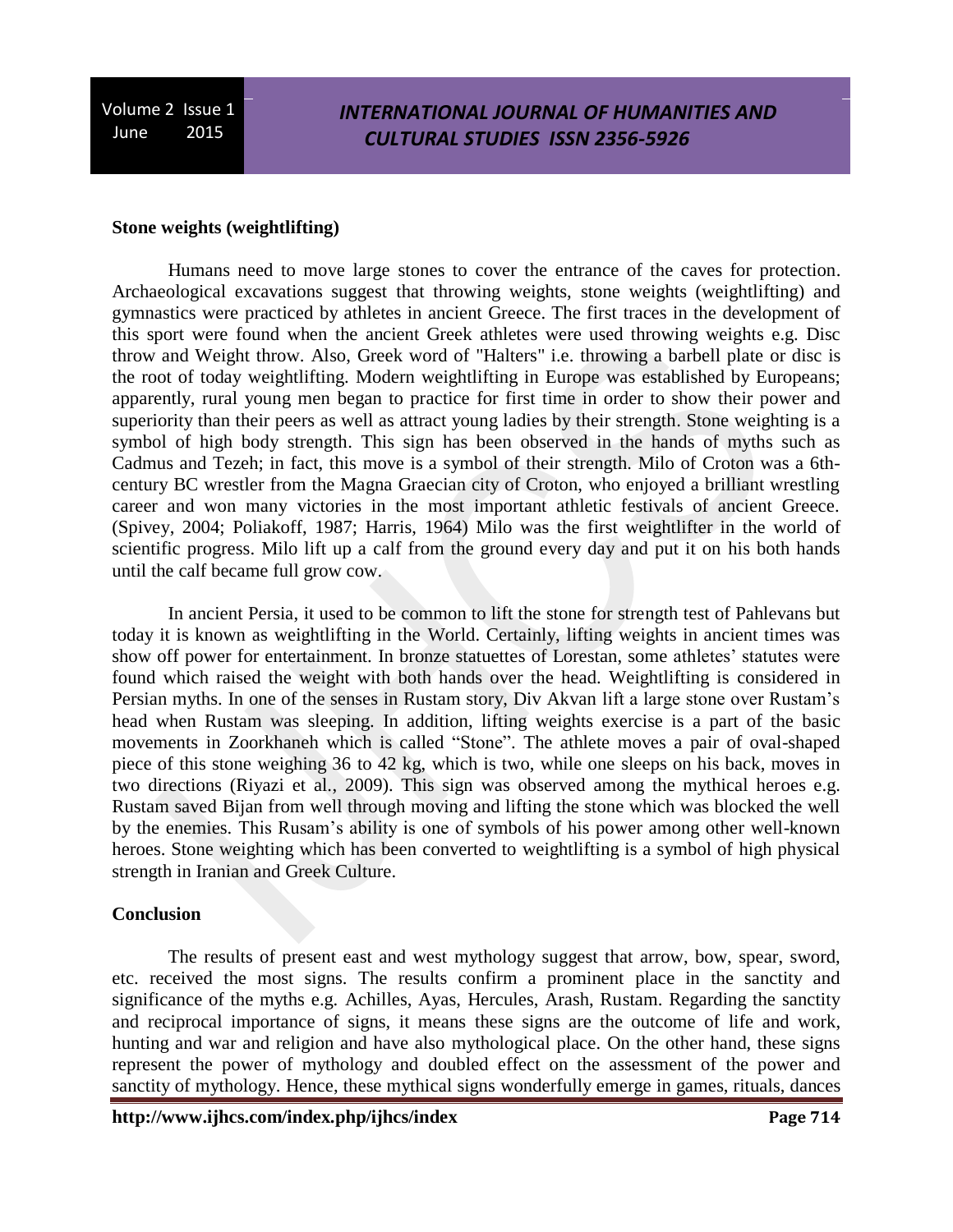# *INTERNATIONAL JOURNAL OF HUMANITIES AND CULTURAL STUDIES ISSN 2356-5926*

and sport. Archery, spear and sword have been effective signs and purposeful tools for a long time in the history of human life. These signs received many changes under various social circumstances for different purpose. Although, arrow, bow and spear always hit the aim and aiming is a sign of success but a unique target exists in the heart of aiming. Variety of sports and their valuable place were affected by these signs and symbols. Most modern sports in such this way were affected by these symbolic factors related to the signs listed. Semiotics practices of these exercises are helpful to have a better understanding of this phenomenon. The study of sport symbols and signs in ancient legends from different remote regions e.g. Persia, Greece and Rome shows many common shares among these national myths of different nations and cultures which might reach to global myths and mono-myth.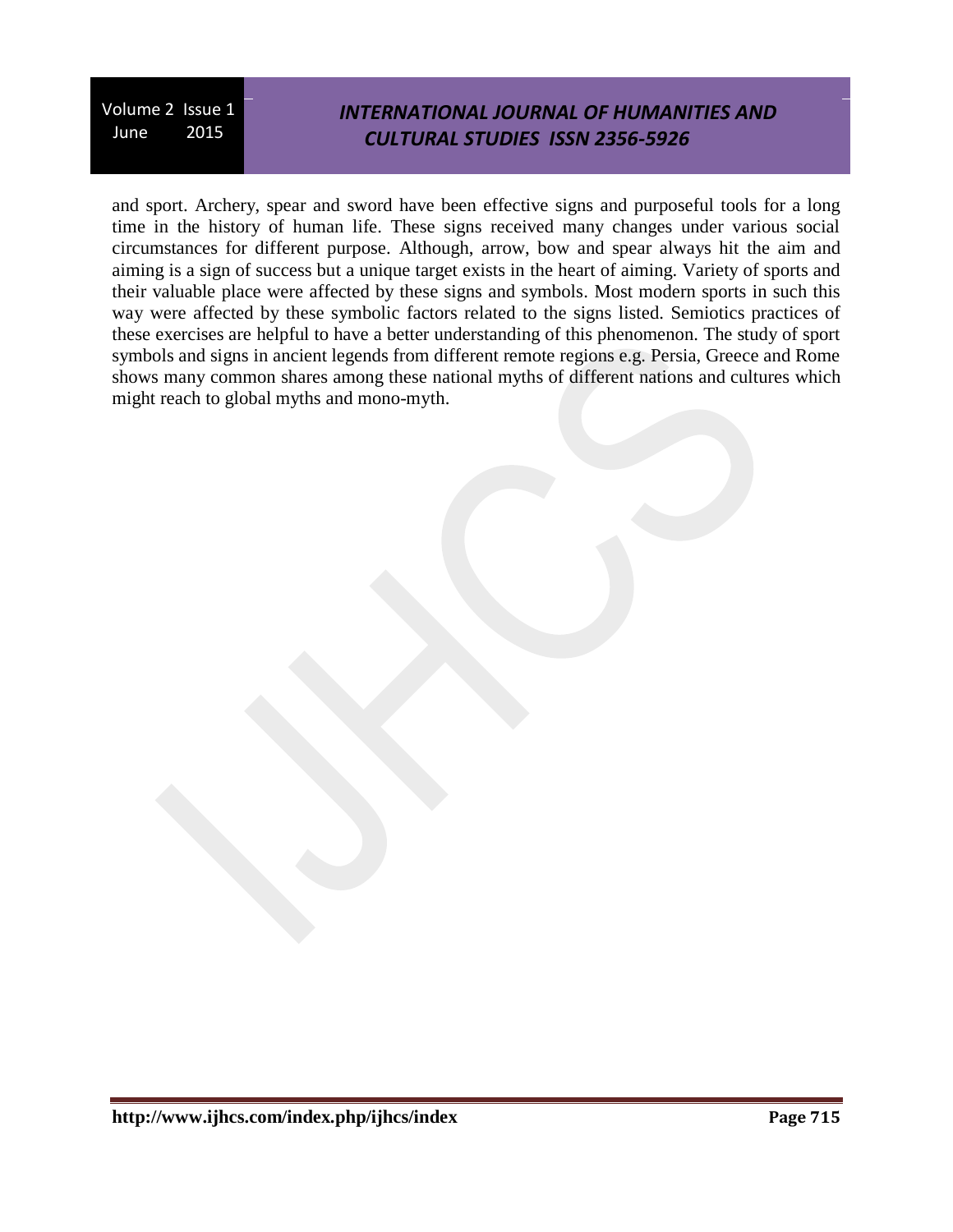#### **References**

Diem C. 2007. World sports history, a Date of Iran the sport. Presented paper the  $1<sup>st</sup>$  international conference, 18 October 2007.

Esmaielpoor A.2008. Encyclopedia of World Mythology, p 111-113, Tehran. Fields N. 2009. The Roman Army of the Principate. 27 BCE-CE 117. Osprey Publishing. pp. 30–31. Accessed 18 January 2016.

Gat A. 2006. War in Human Civilization. New York, NY: Oxford University Press. pp. 295–298.

Goldsworthy A.K. 1998. The Roman army at war: 100 BC-AD 200. Oxford University Press. pp. 216– 217. Accessed 18 January 2016.

Hammond and Scullard (editors), 1970. The Oxford Classical Dictionary. Oxford: Clarendon Press. P.126.

Hanson, V. D. 1993. Hoplites: the classical Greek battle experience. Routledge Publishing. pp. 25–27. Accessed 18 Januaray2016.

Harris, H.A., 1964. Greek Athletes and Athletics. London: Hutchinson & Co. pp. 110–113.

Heydari A., Dolatshah, N. 2013. Its effects, youth and sport in ancient Indian Shiite Iran, two seasons of Research in Sport Management and motor behavior. Pp 72, 57, 113.

Jafari A.2004. New geology of countries, Tehran: Printing Institute of Geography and Cartography Gytashnasy, p10.

Khodayar E., Emami V. 2011. Last Shot. A comparative study of Arash myths and Philoctetes, Quarterly Journal of comparative literature, p.3.

Knight, J. G. 2001. Culture of symbols, myths, dreams, customs. Translation Fazaeli S, Tehran: Publication Jeyhoon, p.p.109, 120, 122, 133.

Mantello, F., Anthony C., Rigg, A. G. 1996. Medieval Latin: an introduction and bibliographical guide. CUA Press. pp. 447–449. Accessed 18 January 2016

Naish C. 1991. Death Comes to the Maiden: Sex and Execution, Routledge. P 39. Paterson W.F. 1985. Encyclopedia of Archery, St Martins Pr. pp. 27-28, 17.

Pin St. J. 2009. Knowledge of Greek mythology. Translation of Farokhi, Bajelan, Tehran: Mythology, second edition.

Poliakoff, M. B.1987. Combat Sports in the Ancient World. New Haven and London: Yale University Press. pp. 117–119, 182–183. Accessed 28 January, 2016.

**http://www.ijhcs.com/index.php/ijhcs/index Page 716**